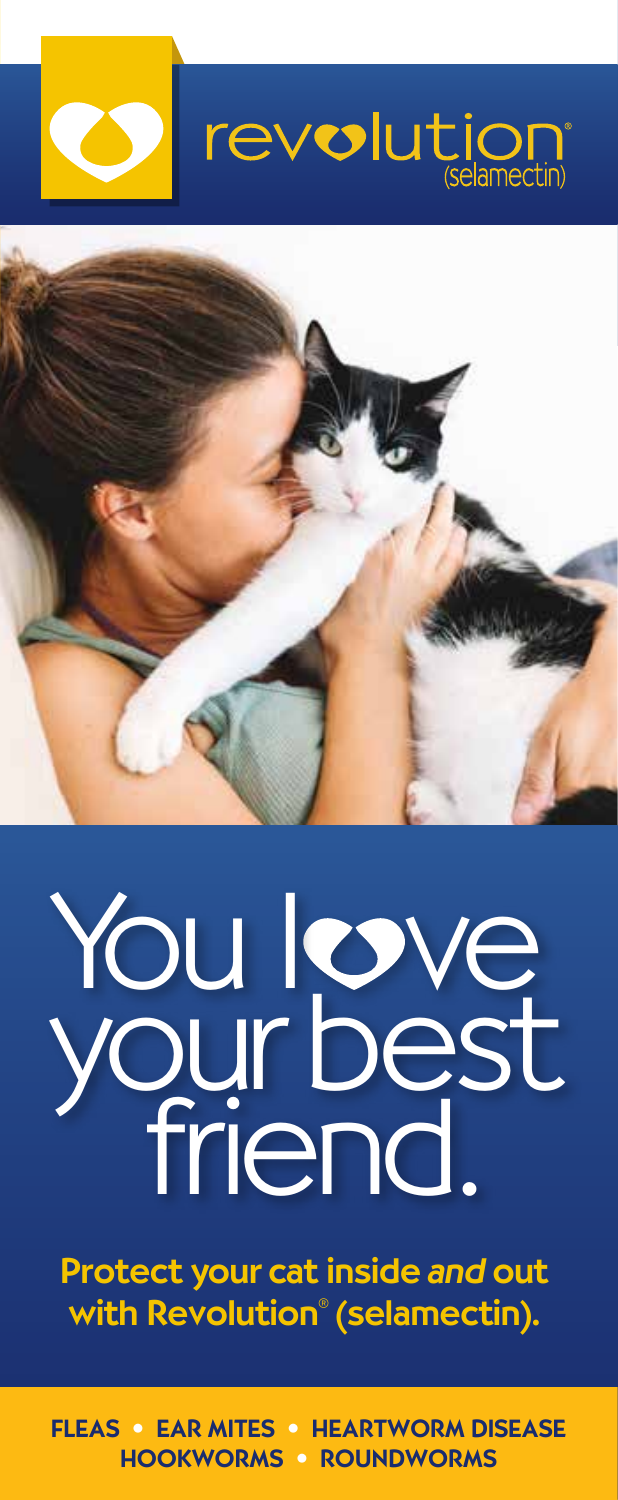**Fleas,\* heartworms† , roundworms‡ , hookworms|| and ear mites. § They're out there. And they're ready to make a meal of your best friend. These parasites aren't just gross; they're serious threats to your cat's health. That's why you should protect your cat year-round with REVOLUTION.**

**\****Ctenocephalides felis* **†** *Dirofilaria immitis* **‡** *Toxocara cati* **||***Ancylostoma tubaeforme* **§** *Otodectes cynotis*

# BRING FLEAS TO THEIR KNEES

Did you know a female flea can lay 2,000 eggs in her lifetime?<sup>1</sup> Yowsa. A flea infestation is just plain miserable for your cat and a nuisance for you and your family. REVOLUTION is the number one choice of veterinarians to prevent and control flea infestations on cats—that includes preventing flea eggs from hatching.<sup>2</sup>

## Why should I be concerned about fleas?

- Fleas cause itching and skin irritation, making your cat uncomfortable. Me-OW.
- If your cat has flea allergies, severe skin infections from scratching and even behavioral problems from anxiety may result.<sup>3</sup> No one wants an itchy and irritable cat.
- Fleas may transmit tapeworms and other diseases to you and your family.
- Ever had a flea infestation in your home? It can be the worst. Resolving a flea infestation is frustrating, costly and time-consuming (it can take months!).

## But my cat lives inside. What's the big deal?

Fleas can be tracked in by debris on things like your shoes. They can also hitch a ride on a family member or another family pet. Once inside, fleas can multiply quickly and infest your cat and other pets. Before you know it, your house could be a flea circus (and not the fun kind).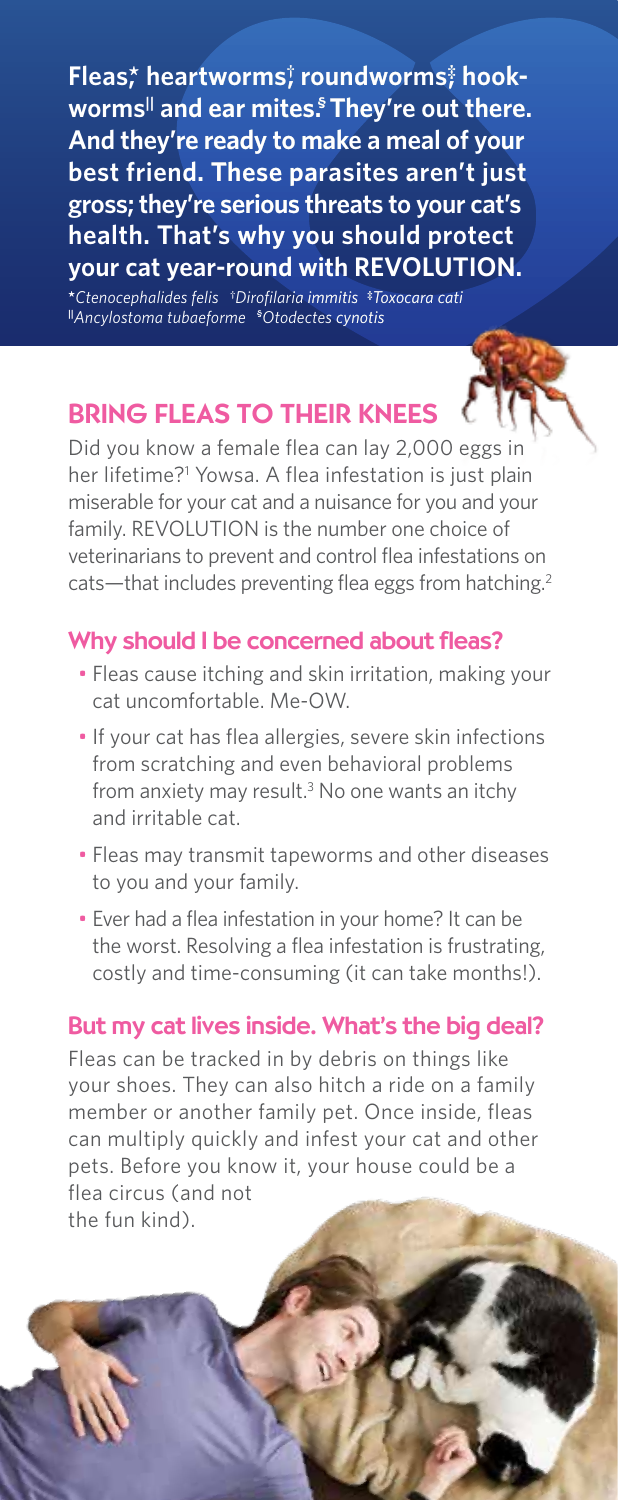## DESTROY THE MIGHTY EAR MITE

These tiny critters can cause big problems if left untreated. Ear mites are highly contagious and set up camp in and around cats' ears, feeding off debris in the ear canal. REVOLUTION kills mites, freeing your cat from these pests.

## Why should I be concerned about ear mites?

Ear mites can cause severe irritation, such as:

- Red, inflamed and itchy ears. Yet another excuse for your cat not to listen to you.
- Black, granular substance in the ears (much like coffee grounds).
- Abrasions on the ears caused by excessive scratching.

## How is my cat at risk?

Since ear mites are highly contagious, they can find their way indoors with other pets and then quickly be passed on to your cat.

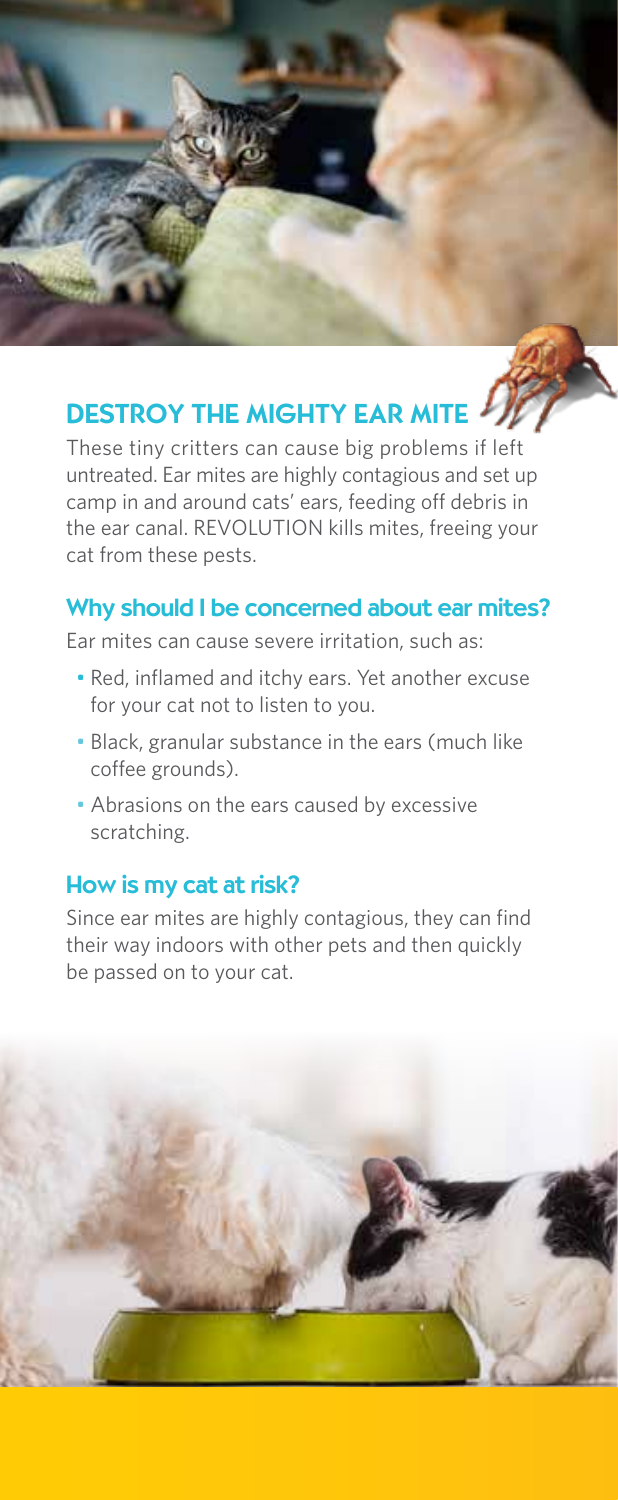## DON'T LET THEM WORM THEIR WAY INTO YOUR CAT'S HEART

Believe it or not, just one bite from an infected mosquito can put your cat at risk for developing heartworm disease, which is serious and potentially fatal in cats. REVOLUTION is veterinarians' number one choice for heartworm protection.2

## Why should I be concerned about heartworm disease?

- Just one heartworm can cause death in a cat. In fact, sudden death without signs of disease has been reported in some cases. Scary stuff.
	- Heartworms in cats can cause permanent lung damage known as Heartworm Associated Respiratory Disease (HARD).4
- There's no approved treatment to kill heartworms in cats—only symptoms can be treated. But you can keep your cat protected with once-monthly REVOLUTION.

## How is my cat at risk?

Ever seen one of those pesky mosquitoes buzzing around your house? If there's even one mosquito in your home, then your cat is at risk. In a clinical study, more than 25 percent of cats diagnosed with heartworms were described by their owners to be indoor-only cats.<sup>5</sup>

## STOP HOOKWORMS BEFORE THEY START

These guys are just nasty. Hookworms attach to the lining of a cat's intestinal wall and feed on a cat's blood, passing eggs in the cat's feces. Yuck!

## Why should I be concerned about hookworms?

• Hookworms can cause anemia and weight loss.



- Heavy infestations can be fatal, especially in kittens.
- Coughing may occur if they enter the lungs.

## How is my cat at risk?

Cats can become infected by ingesting hookworm larvae ("baby hookworms") through infected prey. Your cat can also contract hookworms by eating cockroaches that contain infected larvae.<sup>6</sup> Now that's ew times two.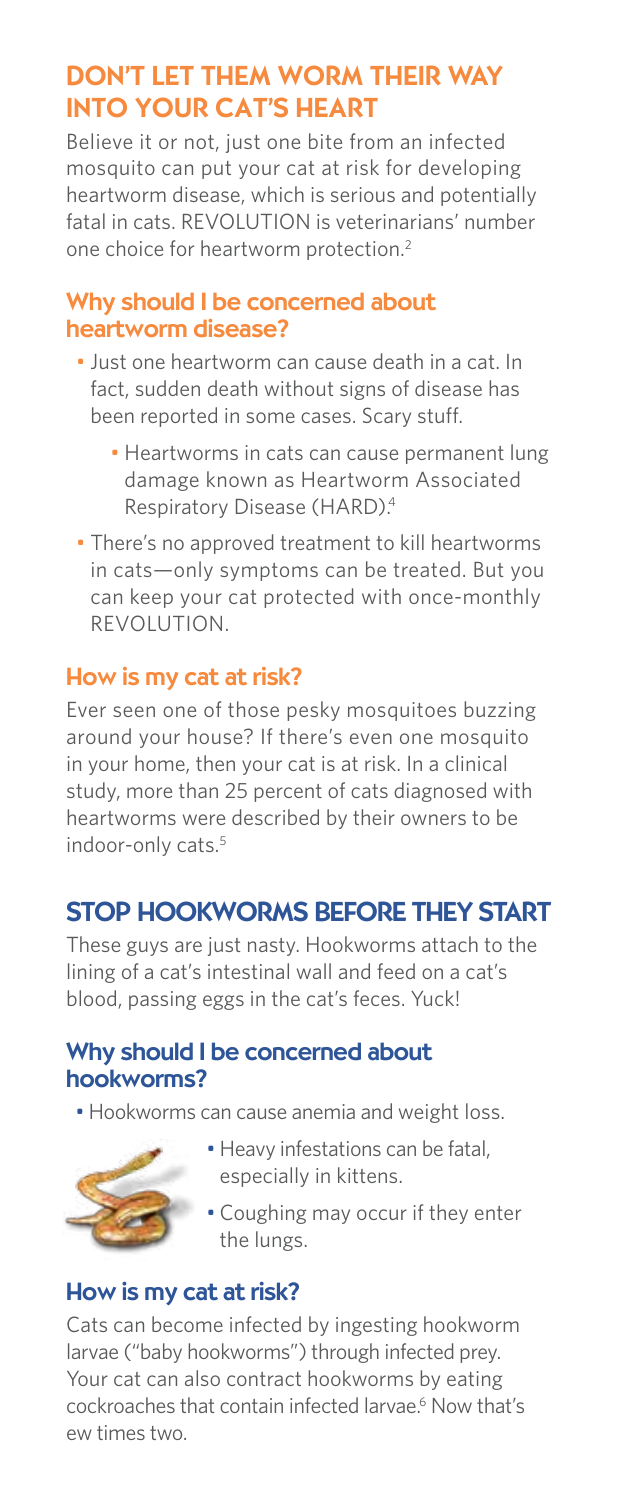## SEND ROUNDWORMS PACKING

Roundwormsare the most common internal parasite found in cats.<sup>7</sup> They make themselves at home in the small intestine, then both adults and eggs are passed in a cat's feces. Roundworms can sometimes cause serious health issues in cats, especially kittens, and people.<sup>8</sup>

## Why should I be concerned about roundworms?

Roundworms can present a serious risk for you and your family.7 So much so that the Centers for Disease Control and Prevention (CDC) recommends that precautions be taken, including providing pets with regular treatment for intestinal parasites.<sup>9</sup>

## How is my cat at risk?

Cats are natural hunters and love to catch "treats" like rodents, birds and earthworms. But roundworms can be passed on to your kitty through infected prey or contaminated soil that can be found outside, or even inside in household potted plants.<sup>10</sup>



## IMPORTANT SAFETY INFORMATION:

Do not use REVOLUTION on sick, weak or underweight cats. Use only on cats 8 weeks and older. Side effects may include digestive upset and temporary hair loss at application site with possible inflammation. In people, REVOLUTION may be irritating to skin and eyes. Wash hands after use. See full Prescribing Information, attached.

- <sup>1</sup> Dryden MW. Integrated flea control: flea control in the 21st century. Presented at: North American Veterinary Conference, January 13-17, 2001; Orlando, FL.
- 2 VetInsite™ Analytics January 2016. Zoetis Data on File.
- <sup>3</sup> Foil CS. Allergic diseases in the dog and cat: new and tried and true. Presented at: Annual Derm tology Conference, December 11, 2005; Baton Rouge, LA. http://www.lsu.edu/vetmed/veterinary\_ hospital/services/dermatology/ce\_lectures/flea\_allergy.php. Accessed February 16, 2016.
- 4 Blagburn BL, Dillon AR. Feline heartworm disease: solving the puzzle. *Vet Med*. 2007;102(3) (suppl):7-14.
- 5 Atkins CE, DeFrancesco TC, Coats JR, Sidley JA, Keene BW. Heartworm infection in cats: 50 cases (1985-1997). *J Am Vet Med Assoc*. 2000; 217(3):355-358.
- 6 Current advice on parasite control: intestinal parasites hookworms. Companion Animal Parasite Council. http://www.capcvet.org/capc-recommendations/hookworms. Accessed March 30, 2016.
- 7 Gastrointestinal parasites of cats. Cornell University College of Veterinary Medicine. http:// www.vet.cornell.edu/fhc/Health\_Information/brochure\_parasite.cfm. Accessed March 2, 2016.
- 8 Toxocariasis FAQs. Centers for Disease Control and Prevention. http://www.cdc.gov/parasites/ toxocariasis/gen\_info/faqs.html. Accessed March 11, 2016.
- 9 Parasites toxocariasis (also known as roundworm infection): prevention & control. Centers for Disease Control and Prevention. http://www.cdc.gov/parasites/toxocariasis/prevent.html. Accessed March 11, 2016.
- 10 Zoonoses, JF. Tracking ticks in the Netherlands. Vet Rec. 2006;158(7):217-218.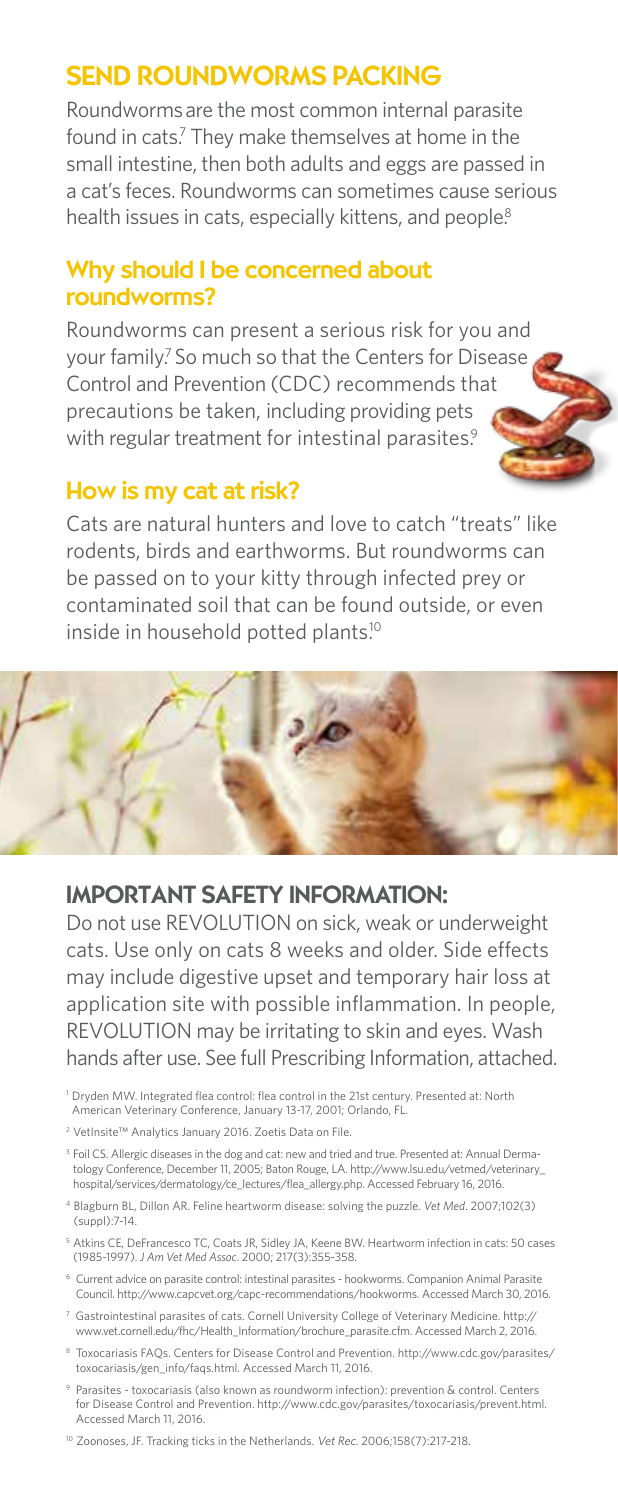#### NADA 141-152, Approved by FDA

REVOLUTION® (selamectin) Topical Parasiticide For Dogs and Cats

#### **CAUTION:**

US Federal law restricts this drug to use by or on the order of a licensed veterinarian. **DESCRIPTION:** 

**Revolution (selamectin) Topical Parasiticide is available as a colorless to yel** ready to use solution in single dose tubes for topical (dermal) treatment of dogs six weeks of age and older and cats eight weeks of age and older. The content of each tube is formulated to provide a minimum of 2.7 mg/lb (6 mg/kg) of body weight of selamectin. The chemical composition of selamectin is (5Z,25S)- 25-cyclohexyl-4'-*O-*de(2,6-dideoxy-3-*O-*methyl-α-L-*arabino*-hexopyranosyl)-5 demethoxy-25-de (1-methylpropyl)-22,23-dihydro-5-hydroxyiminoavermectin A<sub>1</sub>, **INDICATIONS:**

Revolution is recommended for use in dogs six weeks of age or older and cats eight weeks of age and older for the following parasites and indications: **Dogs:**

Revolution kills adult fleas and prevents flea eggs from hatching for one month and is indicated for the prevention and control of flea infestations *(Ctenocephalides felis)*, prevention of heartworm disease caused by *Dirofilaria immitis*, and the treatment and control of ear mite *(Otodectes cynotis)* infestations. Revolution also is indicated for the treatment and control of sarcoptic mange *(Sarcoptes scabiei)*<br>and for the control of tick infestations due to *Dermacentor variabilis* and for the control of tick infestations due to *Dermacentor* 

#### **Cats:**

Revolution kills adult fleas and prevents flea eggs from hatching for one month and is indicated for the prevention and control of flea infestations *(Ctenocephalides felis)*, prevention of heartworm disease caused by *Dirofilaria immitis*, and the treatment and control of ear mite *(Otodectes cynotis)* infestations. Revolution<br>is also indicated for the treatment and control of roundworm *(Toxocara cati)* and intestinal hookworm *(Ancylostoma tubaeforme)* infections in cats.

## **WARNINGS:**

## **Not for human use. Keep out of the reach of children.**

**In humans, Revolution may be irritating to skin and eyes.** Reactions such as hives, itching and skin redness have been reported in humans in rare instances. Individuals with known hypersensitivity to Revolution<br>should use the product with caution or consult a health care professional. Revolution contains isopropyl<br>alcohol and the product in contact with the skin immediately with soap and water. If contact with eyes occurs, then flush eyes copiously with water. In case of ingestion by a human, contact a physician immediately. The material<br>safety data sheet (MSDS) provides more detailed occupational safety information. For a copy of the MSDS or to report adverse reactions attributable to exposure to this product, call 1-888-963-8471.

Flammable - Keep away from heat, sparks, open flames or other sources of ignition.

#### **Do not use in sick, debilitated or underweight animals (see SAFETY)**.

#### **PRECAUTIONS:**

Prior to administration of Revolution, dogs should be tested for existing heartworm infections. At the discretion of the veterinarian, infected dogs should be treated to remove adult heartworms. Revolution is not effective against adult *D. immitis* and, while the number of circulating microfilariae may decrease following treatment, gamet data Brammar and microfilariae clearance.

Hypersensitivity reactions have not been observed in dogs with patent heartworm infections administered three times the recommended dose of Revolution. Higher doses were not tested.

#### **ADVERSE REACTIONS:**

### **Pre-approval clinical trials:**

Following treatment with Revolution, transient localized alopecia with or without inflammation at or near the<br>site of application was observed in approximately 1% of 691 treated cats. Other signs observed rarely (≤0.5% of 1743 treated cats and dogs) included vomiting, loose stool or diarrhea with or without blood, anorexia, lethargy, salivation, tachypnea, and muscle tremors.

**Post-approval experience:**<br>In addition to the aforementioned clinical signs that were reported in pre-approval clinical trials, there have been<br>reports of pruritus, urticaria, erythema, ataxia, fever, and rare reports of reports of pruritus, urticaria, erythema, ataxia, fever, and rare reports of death. There have also been rare<br>reports of seizures in dogs (see **WARNINGS**).

## **DOSAGE:**

The recommended minimum dose is 2.7 mg selamectin per pound (6 mg/kg) of body weight.

Administer the entire contents of a single dose tube (or two tubes used in combination for dogs weighing over 130 pounds) of Revolution topically in accordance with the following tables. (See **ADMINISTRATION** for the recommended treatment intervals.)

| Cats (Ib)   | Package<br>color | mg per tube | <b>Potency</b><br>(mq/mL) | <b>Administered</b><br>volume (mL) |
|-------------|------------------|-------------|---------------------------|------------------------------------|
| Up to 5     | Mauve            | 15 ma       | 60                        | 0.25                               |
| $5.1 - 15$  | Blue             | 45 mg       | 60                        | 0.75                               |
| $15.1 - 22$ | Taupe            | 60 mg       | 60                        | 1.0                                |

#### For cats over 22 lbs use the appropriate combination of tubes.

| Dogs (lb)    | Package<br>color | mg per tube      | Potency<br>(mg/mL) | <b>Administered</b><br>volume (mL) |
|--------------|------------------|------------------|--------------------|------------------------------------|
| Up to 5      | Mauve            | 15 <sub>mg</sub> | 60                 | 0.25                               |
| $5.1 - 10$   | Purple           | 30 mg            | 120                | 0.25                               |
| $10.1 - 20$  | Brown            | $60$ mg          | 120                | 0.5                                |
| $20.1 - 40$  | Red              | 120 mg           | 120                | 1.0                                |
| $40.1 - 85$  | Teal             | 240 mg           | 120                | 2.0                                |
| $85.1 - 130$ | Plum             | 360 mg           | 120                | 3.0                                |

For dogs over 130 lbs use the appropriate combination of tubes.

Recommended for use in dogs 6 weeks of age and older and in cats 8 weeks of age and older.

#### **ADMINISTRATION:**

A veterinarian or veterinary technician should demonstrate or instruct the pet owner regarding the appropriate technique for applying Revolution topically to dogs and cats prior to first use.

Firmly press the cap down to puncture the seal on the Revolution tube; a clicking sound will confirm that the cap has successfully punctured the seal. Remove the cap and check to ensure that the tip of the tube is open. To administer the product, part the hair on the back of the animal at the base of the neck in front of the shoulder blades until the skin is visible. Place the tip of the tube on the skin and squeeze the tube 3 or 4 times to empty its entire contents directly onto the skin in one spot. Keeping the tube squeezed, drag it away from the liquid and lift to remove. Check the tube to ensure that it is empty. Do not massage the product into the skin. Due to alcohol content, do not apply to broken skin. Avoid contact between the product and fingers. Do not apply when the haircoat is wet. Bathing or shampooing the dog 2 or more hours after treatment will not reduce the effectiveness of Revolution against fleas or heartworm. Bathing or shampooing the cat 2 hours after treatment will not reduce the effectiveness of Revolution against fleas. Bathing or shampooing the cat

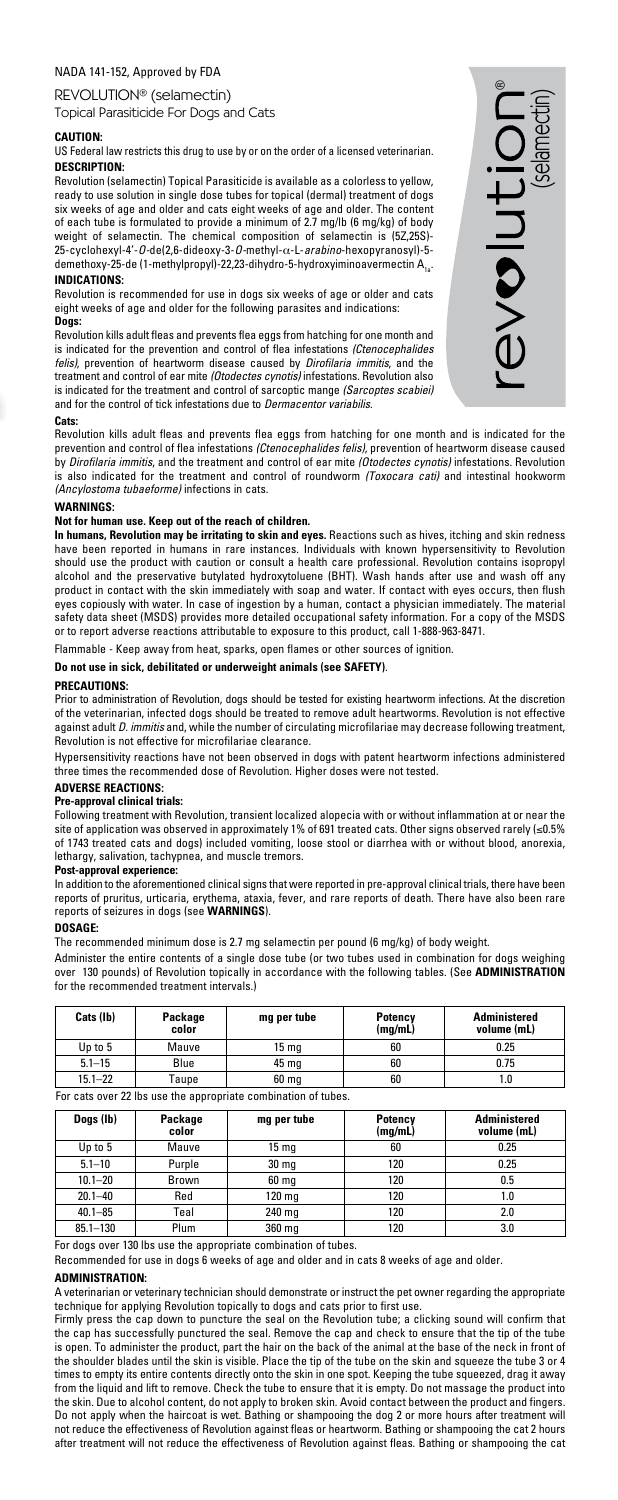24 hours after treatment will not reduce the effectiveness of Revolution against heartworm. Stiff hair, clumping of hair, hair discoloration, or a slight powdery residue may be observed at the treatment site in some animals. These effects are temporary and do not affect the safety or effectiveness of the product. Discard empty tubes in your ordinary household refuse.

#### **Flea Control in Dogs and Cats**

For the prevention and control of flea infestations, Revolution should be administered at monthly intervals throughout the flea season, starting one month before fleas become active. In controlled laboratory studies >98% of fleas were killed within 36 hours. Results of clinical field studies using Revolution monthly demonstrated >90% control of flea infestations within 30 days of the first dose. Dogs and cats treated with Revolution, including those with pre-existing flea allergy dermatitis, showed improvement in clinical signs associated with fleas as a direct result of eliminating the fleas from the animals and their environment.

If the dog or cat is already infested with fleas when the first dose of Revolution is administered, adult fleas on the animal are killed and no viable fleas hatch from eggs after the first administration. However, an environmental infestation of fleas may persist for a short time after beginning treatment with Revolution because of the emergence of adult fleas from pupae.

#### **Heartworm Prevention in Dogs and Cats**

For the prevention of heartworm disease, Revolution must be administered on a monthly basis. Revolution may be administered year-round or at least within one month after the animal's first exposure to mosquitoes and monthly thereafter until the end of the mosquito season. The final dose must be given within one month after the last exposure to mosquitoes. If a dose is missed and a monthly interval between dosing is exceeded then immediate administration of Revolution and resumption of monthly dosing will minimize the opportunity for the development of adult heartworms. When replacing another heartworm preventive product in a heartworm disease prevention program, the first dose of Revolution must be given within a month of the last dose of the former medication.

Selamectin, the active ingredient in Revolution, is a macrocyclic lactone compound. These compounds effectively prevent the development of adult heartworms when administered to dogs and cats within one month of exposure to infective (L3) *Dirofilaria immitis* larvae. Efficacy of macrocyclic lactones decreases below 100% in dogs, however, if first administered >2 months after exposure to infective larvae. Thus, in heartworm endemic regions, delaying initiation of heartworm prevention using Revolution beyond 2 months of first exposure to infective larvae (e.g., starting puppies and kittens at >8 weeks of age), or gaps of >2 months in the administration of Revolution during periods of heartworm transmission, increases the risk of the animal acquiring heartworms. Animals with unknown heartworm history that test negative for heartworms prior to the initiation of Revolution may be harboring pre-patent infections at the time Revolution was started. Testing such animals 3–4 months after initiation of Revolution would be necessary to confirm their negative heartworm status.

At the discretion of the veterinarian, cats ≥6 months of age may be tested to determine the presence of existing heartworm infections before beginning treatment with Revolution. Cats already infected with adult heartworms can be given Revolution monthly to prevent further infections.

**Ear Mite Treatment in Dogs and Cats** For the treatment of ear mite *(O. cynotis)* infestations in dogs and cats, Revolution should be administered once as a single topical dose. A second monthly dose may be required in some dogs. Monthly use of Revolution will control any subsequent ear mite infestations. In the clinical field trials ears were not cleaned, and many animals still had debris in their ears after the second dose. Cleansing of the infested ears is recommended to remove the debris.

#### **Sarcoptic Mange Treatment in Dogs**

For the treatment of sarcoptic mange *(S. scabiei)* in dogs, Revolution should be administered once as a single topical dose. A second monthly dose may be required in some dogs. Monthly use of Revolution will control any subsequent sarcoptic mange mite infestations. Because of the difficulty in finding sarcoptic mange mites on skin scrapings, effectiveness assessments also were based on resolution of clinical signs. Resolution of the pruritus associated with the mite infestations was observed in approximately 50% of the dogs 30 days after the first treatment and in approximately 90% of the dogs 30 days after the second monthly treatment.

### **Tick Control in Dogs**

For the control of tick *(Dermacentor variabilis)* infestations in dogs, Revolution should be administered on a monthly basis. In heavy tick infestations, complete efficacy may not be achieved after the first dose. In these cases, one additional dose may be administered two weeks after the previous dose, with monthly dosing continued thereafter.

#### **Nematode Treatment in Cats**

For the treatment and control of intestinal hookworm *(A. tubaeforme)* and roundworm *(T. cati)* infections, Revolution should be applied once as a single topical dose.

#### **SAFETY:**

Revolution has been tested safe in over 100 different pure and mixed breeds of healthy dogs and over 15 different pure and mixed breeds of healthy cats, including pregnant and lactating females, breeding males and females, puppies six weeks of age and older, kittens eight weeks of age and older, and avermectinsensitive collies. A kitten, estimated to be 5–6 weeks old (0.3 kg), died 8  $\frac{1}{2}$  hours after receiving a single treatment of Revolution at the recommended dosage. The kitten displayed clinical signs which included muscle spasms, salivation and neurological signs. The kitten was a stray with an unknown history and was malnourished and underweight (see **WARNINGS**).

DOGS: In safety studies, Revolution was administered at 1, 3, 5, and 10 times the recommended dose to sixweek-old puppies, and no adverse reactions were observed. The safety of Revolution administered orally also was tested in case of accidental oral ingestion. Oral administration of Revolution at the recommended topical dose in 5- to 8-month-old beagles did not cause any adverse reactions. In a pre-clinical study selamectin was dosed orally to ivermectin-sensitive collies. Oral administration of 2.5, 10, and 15 mg/kg in this dose escalating study did not cause any adverse reactions; however, eight hours after receiving 5 mg/kg orally, one avermectin-sensitive collie became ataxic for several hours, but did not show any other adverse reactions after receiving subsequent doses of 10 and 15 mg/kg orally. In a topical safety study conducted with avermectin-sensitive collies at 1, 3 and 5 times the recommended dose of Revolution, salivation was observed in all treatment groups, including the vehicle control. Revolution also was administered at 3 times the recommended dose to heartworm infected dogs, and no adverse effects were observed.

CATS: In safety studies, Revolution was applied at 1, 3, 5, and 10 times the recommended dose to six-week-old kittens. No adverse reactions were observed. The safety of Revolution administered orally also was tested in case of accidental oral ingestion. Oral administration of the recommended topical dose of Revolution to cats caused salivation and intermittent vomiting. Revolution also was applied at 4 times the recommended dose to patent heartworm infected cats, and no adverse reactions were observed.

In well-controlled clinical studies, Revolution was used safely in animals receiving other frequently used veterinary products such as vaccines, anthelmintics, antiparasitics, antibiotics, steroids, collars, shampoos and dips.

#### **STORAGE CONDITIONS:** Store below 30°C (86°F).

**HOW SUPPLIED:** Available in eight separate dose strengths for dogs and cats of different weights (see **DOSAGE**). Revolution for puppies and kittens is available in cartons containing 3 single dose tubes. Revolution<br>for cats and dogs is available in cartons containing 3 or 6 single dose tubes.



zoetis Distributed by: Zoetis Inc.

Kalamazoo, MI 49007 Revised: February 2014

www.revolutionpet.com 10309505A&P